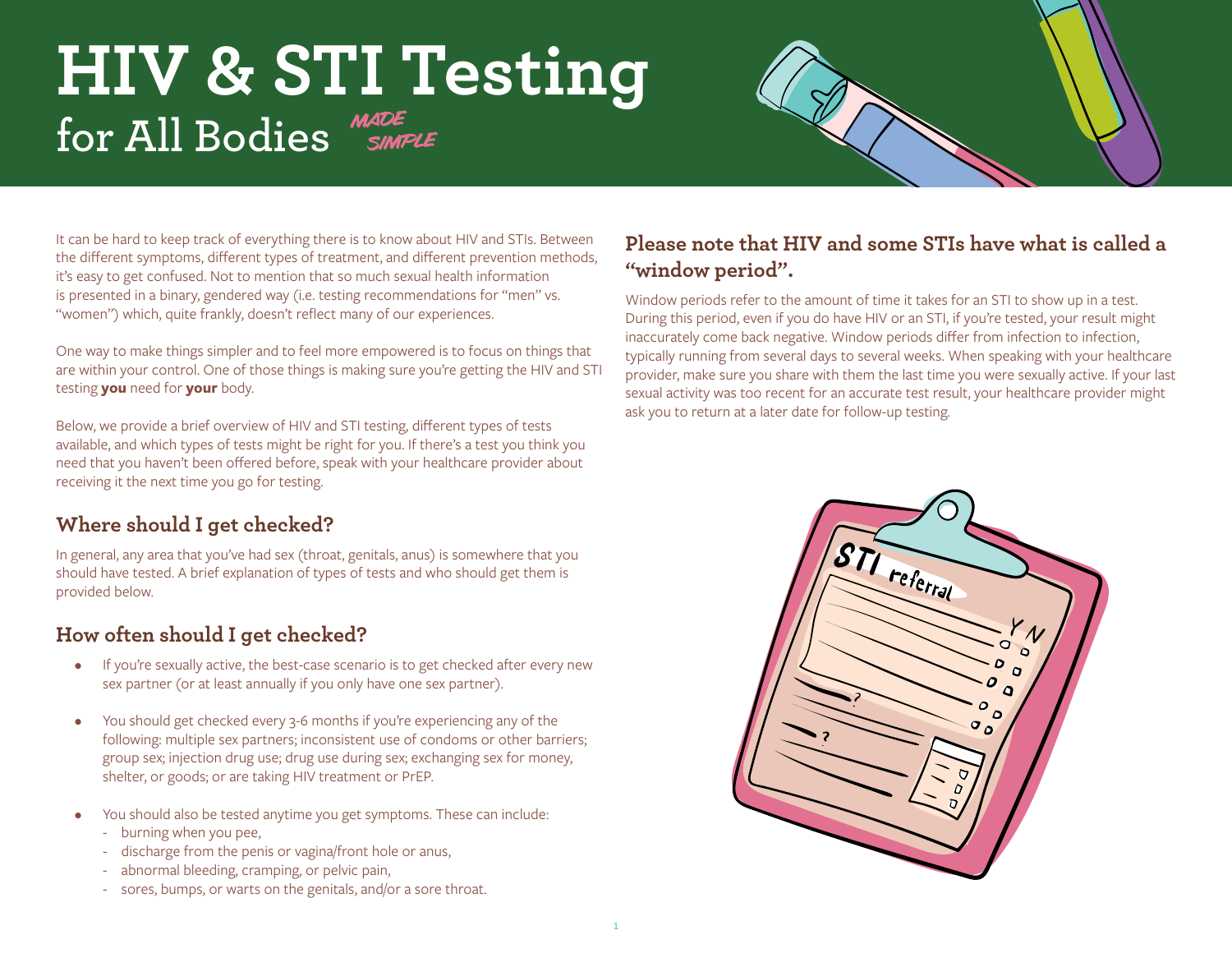| <b>Test</b>                | What is it?                                                                                                                                                                                                                        | Who should get it?                                                       | What can it test for?<br>*NOTE: some of these are standard tests, while some are only offered upon request /<br>presence of symptoms.*                                                                                                                                                                                                                                                                                                                                                              |
|----------------------------|------------------------------------------------------------------------------------------------------------------------------------------------------------------------------------------------------------------------------------|--------------------------------------------------------------------------|-----------------------------------------------------------------------------------------------------------------------------------------------------------------------------------------------------------------------------------------------------------------------------------------------------------------------------------------------------------------------------------------------------------------------------------------------------------------------------------------------------|
| Bloodwork                  | Blood is taken from a person's arm<br>using a needle.                                                                                                                                                                              | Anyone who's had any sexual contact<br>since their last HIV or STI test. | Standard<br>$-$ HIV<br>- Syphilis<br>WILHHIN<br>- Hepatitis B (if you haven't been vaccinated)<br>- Hepatitis C<br>By Request/With Symptoms<br>- Hepatitis A                                                                                                                                                                                                                                                                                                                                        |
| Urine                      | A person pees into a cup.                                                                                                                                                                                                          | Anyone who's had any sexual contact<br>since their last STI test.        | <b>Standard</b><br>- Chlamydia<br>- Gonorrhea<br>By Request/With Symptoms<br>- Trichomoniasis (Trich)<br>- Lymphogranuloma Venereum (LGV)<br>Note: : In NS, only people with penises are regularly offered urine testing. People with<br>vaginas/front holes are offered genital swabs. If you have a penis and you're experiencing<br>symptoms or have had sex with someone you know had chlamydia or gonorrhea, a<br>healthcare provider may choose to swab your urethra (the tip of your penis). |
| Genital<br>or Urethra Swab | A swab is gently rubbed against the inside<br>or surface or the genitals, urethra, or lesions<br>(i.e. sores, bumps). Some genital swabs can<br>be taken by yourself in the bathroom, and<br>some must be taken by a doctor/nurse. | Anyone who's had any sexual contact<br>since their last STI test.        | <b>Standard</b><br>- Chlamydia<br>- Gonorrhea<br>By Request/With Symptoms<br>- Bacterial Vaginosis (BV)<br>- Yeast Infection<br>- Trich<br>- HSV (if lesions are present)<br>- LGV                                                                                                                                                                                                                                                                                                                  |